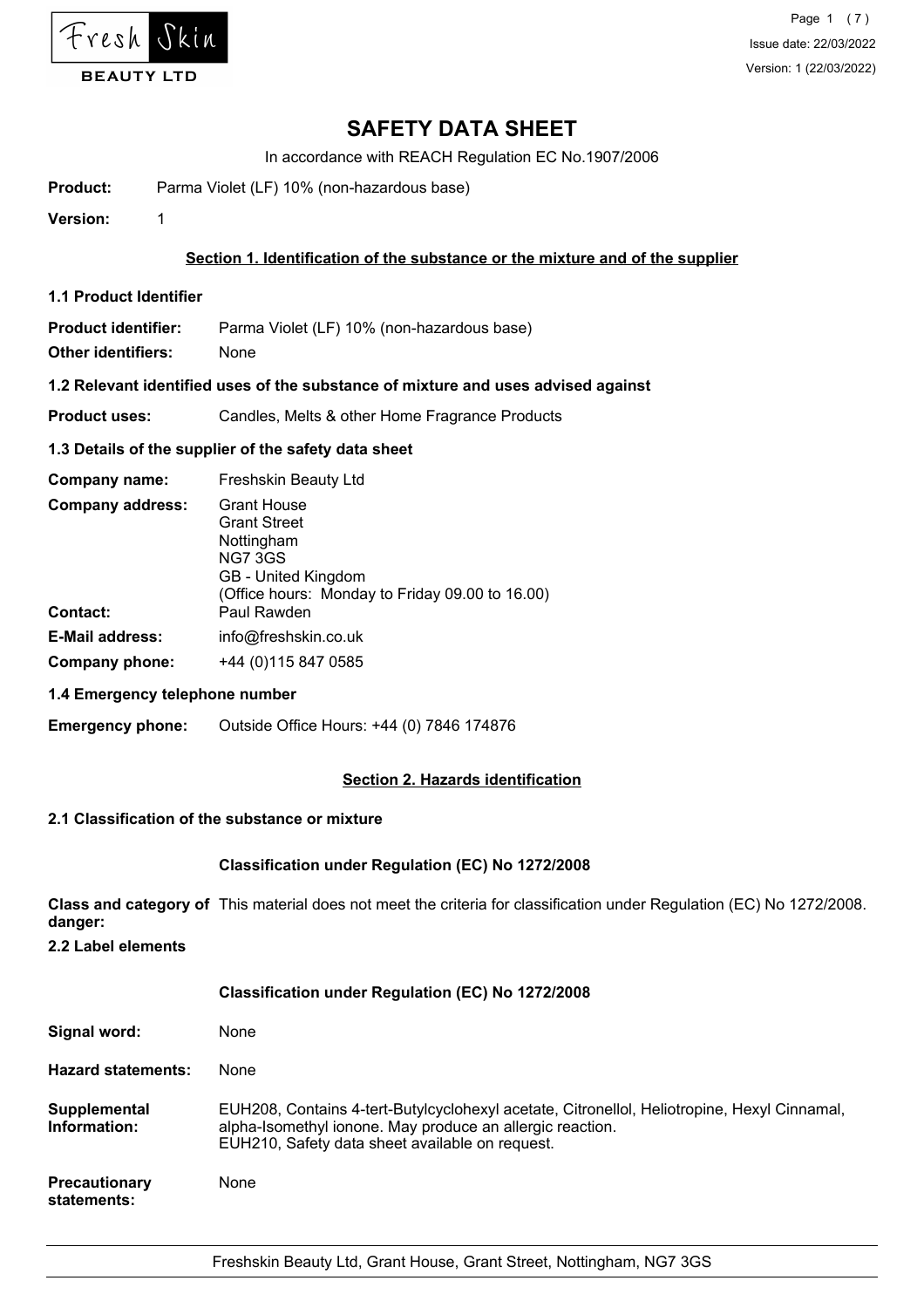

Page 2 (7) Issue date: 22/03/2022 Version: 1 (22/03/2022)

# **SAFETY DATA SHEET**

In accordance with REACH Regulation EC No.1907/2006

- **Product:** Parma Violet (LF) 10% (non-hazardous base)
- **Version:** 1
- **Pictograms:** None
- **2.3 Other hazards**
- **Other hazards:** None

## **Section 3. Composition / information on ingredients**

#### **3.2 Mixtures**

## **Contains:**

| <b>Name</b>     | CAS      | EC        | <b>REACH Registration</b><br>No. | %     | <b>Classification for</b><br>$(CLP)$ 1272/2008 |
|-----------------|----------|-----------|----------------------------------|-------|------------------------------------------------|
| <b>I</b> lonone | 179-77-6 | 201-224-3 |                                  | 1-<5% | Aquatic Chronic 2:<br>H411                     |

#### **Substances with Community workplace exposure limits:**

| <b>Name</b>       | <b>CAS</b> | EC        | <b>REACH Registration</b><br>No. | $\frac{0}{0}$ | <b>Classification for l</b><br>(CLP) 1272/2008 |
|-------------------|------------|-----------|----------------------------------|---------------|------------------------------------------------|
| Diethyl phthalate | 84-66-2    | 201-550-6 |                                  | l5-<10%       |                                                |

**Substances that are persistent, bioaccumulative and toxic or very persistent and very bioaccumulative, greater than 0.1%:**

Not Applicable

# **Section 4. First-aid measures**

#### **4.1 Description of first aid measures**

**Inhalation:** Remove from exposure site to fresh air, keep at rest, and obtain medical attention. **Eye exposure:** Flush immediately with water for at least 15 minutes. Contact physician if symptoms persist. **Skin exposure:** Remove contaminated clothes. Wash thoroughly with soap and water. Contact physician if irritation persists.

**Ingestion:** Rinse mouth with water and obtain medical attention.

# **4.2 Most important symptoms and effects, both acute and delayed**

None expected, see Section 4.1 for further information.

# **4.3 Indication of any immediate medical attention and special treatment needed**

None expected, see Section 4.1 for further information.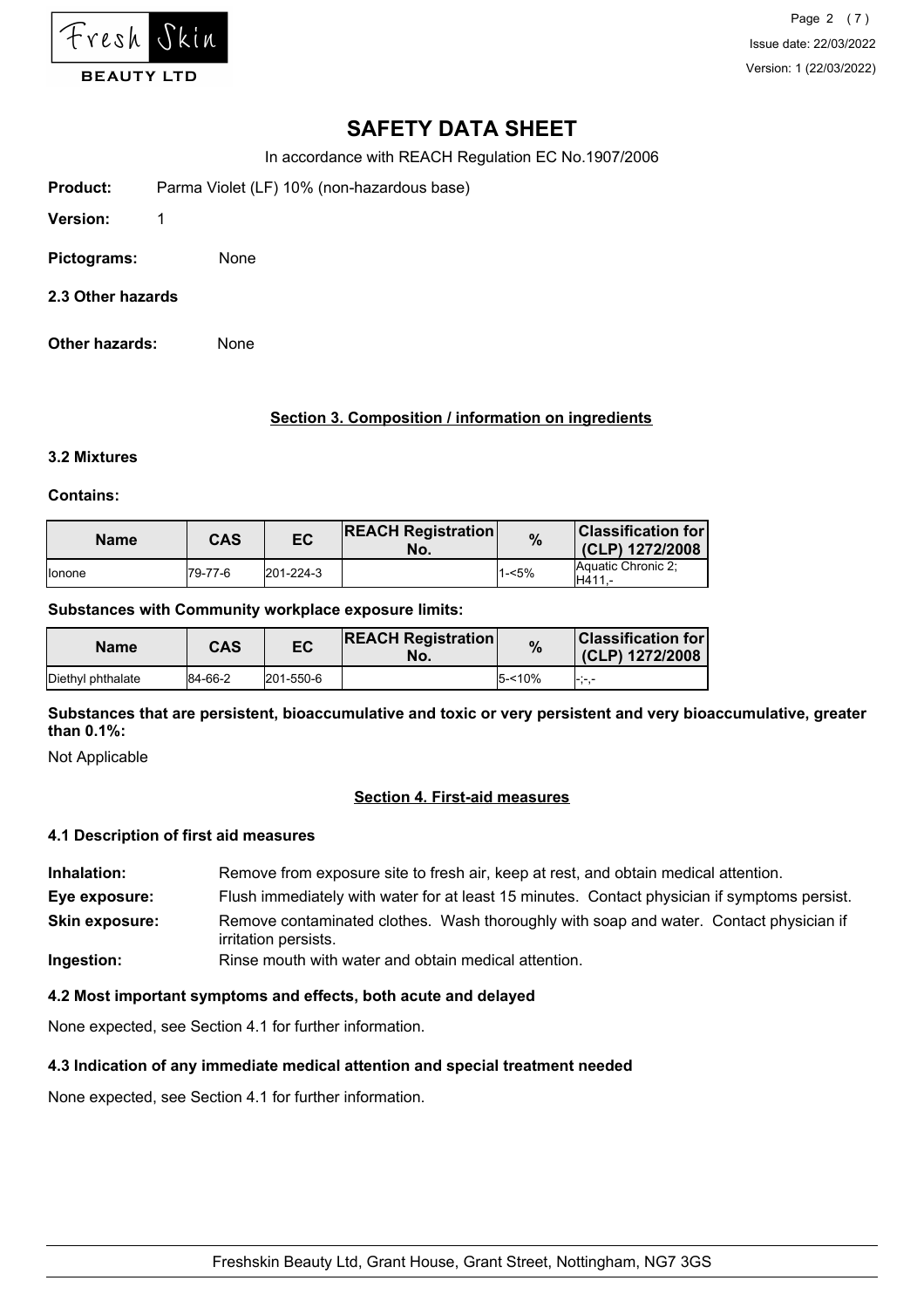

Page 3 (7) Issue date: 22/03/2022 Version: 1 (22/03/2022)

# **SAFETY DATA SHEET**

In accordance with REACH Regulation EC No.1907/2006

**Product:** Parma Violet (LF) 10% (non-hazardous base)

**Version:** 1

# **Section 5: Firefighting measures**

## **5.1 Extinguishing media**

Suitable media: Carbon dioxide, Dry chemical, Foam.

## **5.2 Special hazards arising from the substance or mixture**

In case of fire, may be liberated: Carbon monoxide, Unidentified organic compounds.

## **5.3 Advice for fire fighters:**

In case of insufficient ventilation, wear suitable respiratory equipment.

## **Section 6. Accidental release measures**

## **6.1 Personal precautions, protective equipment and emergency procedures:**

Avoid inhalation. Avoid contact with skin and eyes. See protective measures under Section 7 and 8.

## **6.2 Environmental precautions:**

Keep away from drains, surface and ground water, and soil.

# **6.3 Methods and material for containment and cleaning up:**

Remove ignition sources. Provide adequate ventilation. Avoid excessive inhalation of vapours. Contain spillage immediately by use of sand or inert powder. Dispose of according to local regulations.

## **6.4 Reference to other sections:**

Also refer to sections 8 and 13.

# **Section 7. Handling and storage**

# **7.1 Precautions for safe handling:**

Keep away from heat, sparks, open flames and hot surfaces. - No smoking. Use personal protective equipment as required. Use in accordance with good manufacturing and industrial hygiene practices. Use in areas with adequate ventilation Do not eat, drink or smoke when using this product.

# **7.2 Conditions for safe storage, including any incompatibilities:**

Store in a well-ventilated place. Keep container tightly closed. Keep cool. Ground/bond container and receiving equipment. Use explosion-proof electrical, ventilating and lighting equipment. Use only non-sparking tools. Take precautionary measures against static discharge.

# **7.3 Specific end use(s):**

Candles, Melts & other Home Fragrance Products: Use in accordance with good manufacturing and industrial hygiene practices.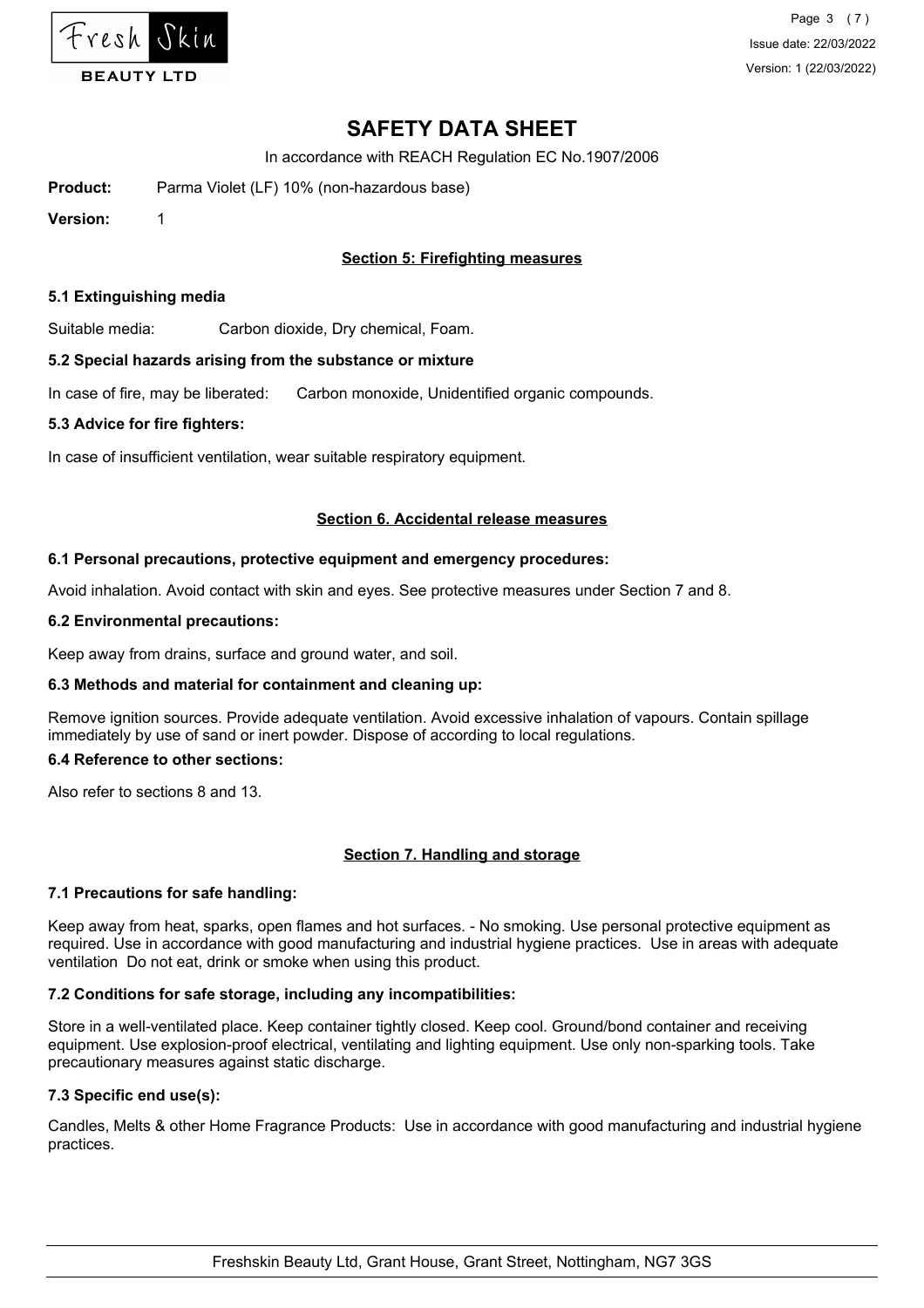

In accordance with REACH Regulation EC No.1907/2006

**Product:** Parma Violet (LF) 10% (non-hazardous base)

**Version:** 1

# **Section 8. Exposure controls/personal protection**

## **8.1 Control parameters**

Workplace exposure limits:

| Ingredient        | <b>CAS</b> | <b>EC</b> | <b>Description</b>                                       | Value |
|-------------------|------------|-----------|----------------------------------------------------------|-------|
|                   | 84-66-2    | 201-550-6 | Long-term exposure limit (8-hour TWA)<br>$\frac{mq}{m3}$ | 5     |
| Diethyl phthalate |            |           | Short-term exposure limit (15-minute)<br>$\frac{mq}{m3}$ | 10    |

# **8.2 Exposure Controls**

# **Eye / Skin Protection**

Wear protective gloves/eye protection/face protection

# **Respiratory Protection**

Ensure adequate and ongoing ventilation is maintained in order to prevent build up of excessive vapour and to ensure occupational exposure limits are adhered to. If appropriate, and depending on your patterns and volumes of use, the following engineering controls may be required as additional protective measures: a) Isolate mixing rooms and other areas where this material is used or openly handled. Maintain these areas under negative air pressure relative to the rest of the plant. b) Employ the use of Personal protective equipment - an approved, properly fitted respirator with organic vapour cartridges or canisters and particulate filters. c) Use local exhaust ventilation around open tanks and other open sources of potential exposures in order to avoid excessive inhalation, including places where this material is openly weighed or measured. In addition, use general dilution ventilation of the work area to eliminate or reduce possible worker exposures. d) Use closed systems for transferring and processing this material.

Also refer to Sections 2 and 7.

# **Section 9. Physical and chemical properties**

# **9.1 Information on basic physical and chemical properties**

| Appearance:                                   | Not determined                               |
|-----------------------------------------------|----------------------------------------------|
| Odour:                                        | Not determined                               |
| <b>Odour threshold:</b>                       | Not determined                               |
| pH:                                           | Not determined                               |
| Melting point / freezing point:               | Not determined                               |
| Initial boiling point / range:                | Not determined                               |
| <b>Flash point:</b>                           | $>$ 100 °C                                   |
| <b>Evaporation rate:</b>                      | Not determined                               |
| Flammability (solid, gas):                    | Not determined                               |
| Upper/lower flammability or explosive limits: | Product does not present an explosion hazard |
| Vapour pressure:                              | Not determined                               |
| Vapour density:                               | Not determined                               |
| <b>Relative density:</b>                      | Not determined                               |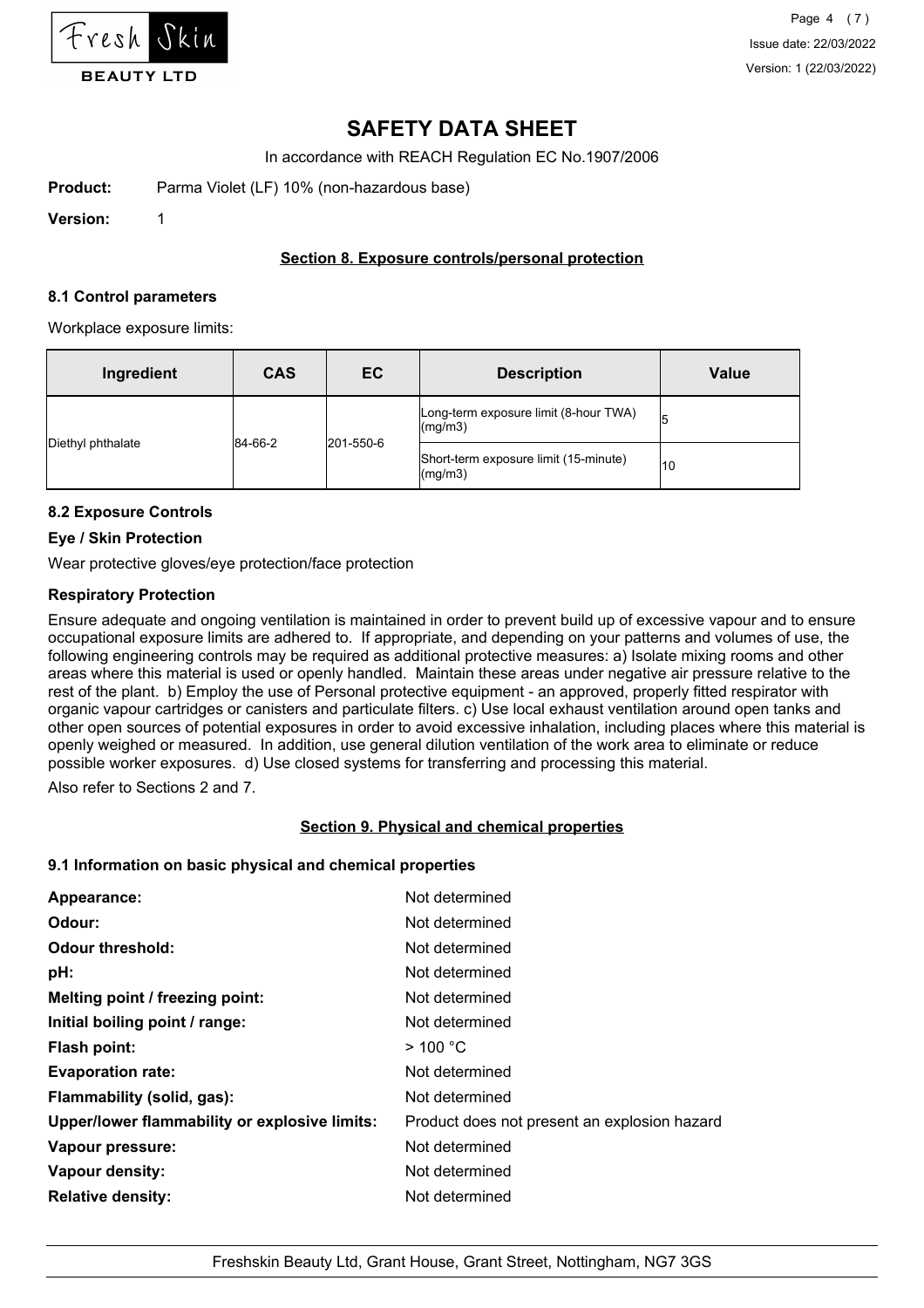

Page 5 (7) Issue date: 22/03/2022 Version: 1 (22/03/2022)

# **SAFETY DATA SHEET**

In accordance with REACH Regulation EC No.1907/2006

| Product:                     | Parma Violet (LF) 10% (non-hazardous base) |                |  |  |
|------------------------------|--------------------------------------------|----------------|--|--|
| <b>Version:</b>              | 1                                          |                |  |  |
| Solubility(ies):             |                                            | Not determined |  |  |
|                              | Partition coefficient: n-octanol/water:    | Not determined |  |  |
|                              | <b>Auto-ignition temperature:</b>          | Not determined |  |  |
|                              | <b>Decomposition temperature:</b>          | Not determined |  |  |
| <b>Viscosity:</b>            |                                            | Not determined |  |  |
| <b>Explosive properties:</b> |                                            | Not expected   |  |  |
| <b>Oxidising properties:</b> | Not expected                               |                |  |  |
|                              |                                            |                |  |  |

**9.2 Other information:** None available

# **Section 10. Stability and reactivity**

#### **10.1 Reactivity:**

Presents no significant reactivity hazard, by itself or in contact with water.

## **10.2 Chemical stability:**

Good stability under normal storage conditions.

# **10.3 Possibility of hazardous reactions:**

Not expected under normal conditions of use.

# **10.4 Conditions to avoid:**

Avoid extreme heat.

#### **10.5 Incompatible materials:**

Avoid contact with strong acids, alkalis or oxidising agents.

# **10.6 Hazardous decomposition products:**

Not expected.

# **Section 11. Toxicological information**

#### **11.1 Information on toxicological effects**

This mixture has not been tested as a whole for health effects. The health effects have been calculated using the methods outlined in Regulation (EC) No 1272/2008 (CLP). This material does not meet the criteria for classification for health hazards under Regulation (EC) No 1272/2008.

| <b>Acute Toxicity:</b>                    | Based on available data the classification criteria are not met. |
|-------------------------------------------|------------------------------------------------------------------|
| <b>Acute Toxicity Oral</b>                | Not Applicable                                                   |
| <b>Acute Toxicity Dermal</b>              | Not Applicable                                                   |
| <b>Acute Toxicity Inhalation</b>          | Not Available                                                    |
| <b>Skin corrosion/irritation:</b>         | Based on available data the classification criteria are not met. |
| Serious eye damage/irritation:            | Based on available data the classification criteria are not met. |
| <b>Respiratory or skin sensitisation:</b> | Based on available data the classification criteria are not met. |
| Germ cell mutagenicity:                   | Based on available data the classification criteria are not met. |
| Carcinogenicity:                          | Based on available data the classification criteria are not met. |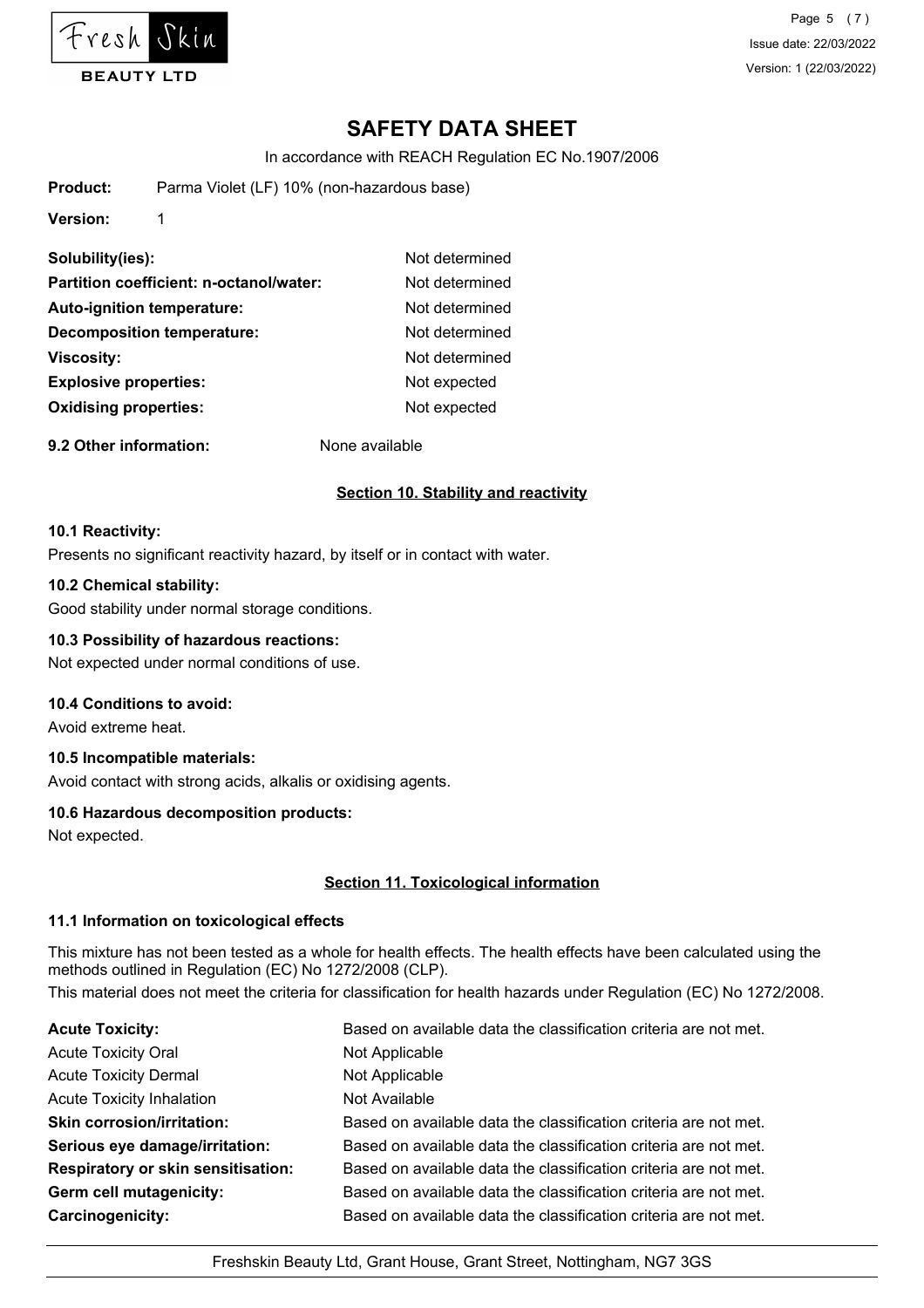

In accordance with REACH Regulation EC No.1907/2006

| Product:                      |                                | Parma Violet (LF) 10% (non-hazardous base)                       |  |  |
|-------------------------------|--------------------------------|------------------------------------------------------------------|--|--|
| Version:                      |                                |                                                                  |  |  |
| <b>Reproductive toxicity:</b> |                                | Based on available data the classification criteria are not met. |  |  |
|                               | <b>STOT-single exposure:</b>   | Based on available data the classification criteria are not met. |  |  |
|                               | <b>STOT-repeated exposure:</b> | Based on available data the classification criteria are not met. |  |  |

Aspiration hazard: **Based on available data the classification criteria are not met.** 

## **Information about hazardous ingredients in the mixture**

Not Applicable

Refer to Sections 2 and 3 for additional information.

# **Section 12. Ecological information**

| 12.1 Toxicity:                           | Not available |  |
|------------------------------------------|---------------|--|
| 12.2 Persistence and degradability:      | Not available |  |
| 12.3 Bioaccumulative potential:          | Not available |  |
| 12.4 Mobility in soil:                   | Not available |  |
| 12.5 Results of PBT and vPvB assessment: |               |  |

This substance does not meet the PBT/vPvB criteria of REACH, annex XIII.

**12.6 Other adverse effects:** Not available

# **Section 13. Disposal considerations**

# **13.1 Waste treatment methods:**

Dispose of in accordance with local regulations. Avoid disposing into drainage systems and into the environment. Empty containers should be taken to an approved waste handling site for recycling or disposal.

# **Section 14. Transport information**

|                                       | <b>14.1 UN</b><br>number: | 14.2 UN Proper Shipping Name: | 14.3<br><b>Transport</b><br>hazard<br>class(es): | <b>Sub Risk:</b> | 14.4 Packing<br>Group:   |
|---------------------------------------|---------------------------|-------------------------------|--------------------------------------------------|------------------|--------------------------|
| <b>UN Model</b><br><b>Regulations</b> | None                      | $\overline{\phantom{0}}$      |                                                  |                  | $\overline{\phantom{0}}$ |
| <b>IMDG</b>                           | None                      | $\overline{\phantom{0}}$      |                                                  |                  | $\overline{\phantom{0}}$ |
| ADR, RID, ADN                         | None                      | $\overline{\phantom{a}}$      |                                                  |                  | $\blacksquare$           |
| <b>ICAO TI</b>                        | None                      | ٠                             |                                                  |                  | $\overline{\phantom{a}}$ |

**14.5 Environmental hazards:** Not environmentally hazardous for transport

**14.6 Special precautions for user:** None additional

**14.7 Transport in bulk according to Annex II of MARPOL73/78 and the IBC Code:**

Not classified